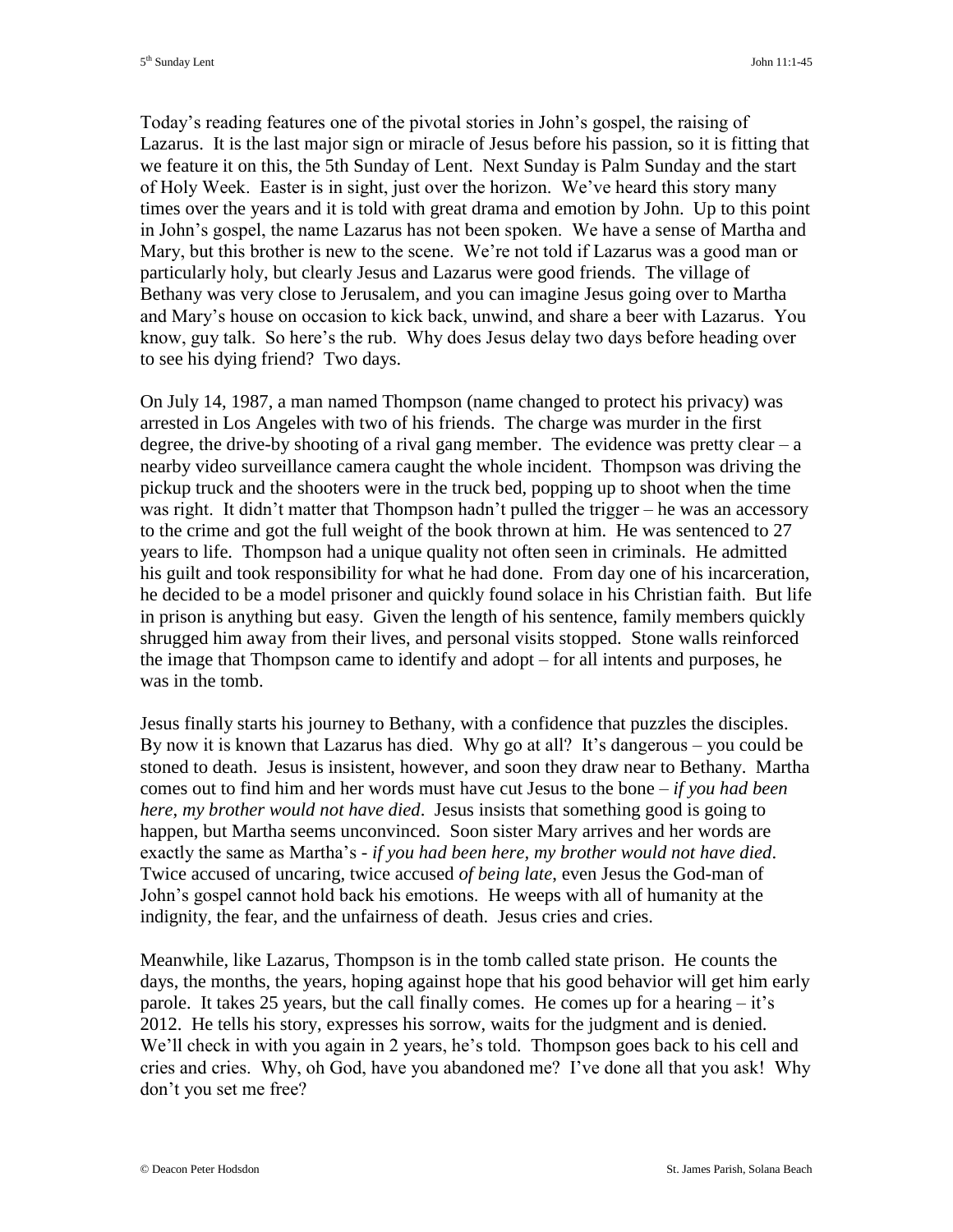Sometimes we forget that our God is a Trinitarian God – Father, Son, and Holy Spirit. We perhaps fixate on one of the persons of God and forget that the other two can also be acting at the same time, but in different ways. Jesus knows this intuitively, but Thompson is in the dark. The day after his parole hearing, Thompson gets an invitation to the Kairos retreat at Donovan State Prison. He asks what it is, and is told that they serve cookies. Maybe you'll feel better, they say, if you eat some homemade cookies. Sounds like something any Mom would do after you fall and skin your knee. Have a cookie. They have curative powers, these cookies. Ever notice? Thompson goes.

Over four days, Thompson is listened to, hugged, fed, and sung to. His spirits rise in response, and he vows to keep on plugging away, keep being patient, keep trusting. The two years pass quickly and once again he is called before the parole board. It is 2014. He tells his story, expresses his sorrow, waits for the judgment and is denied. Come back again in 3 years, he's told. Three years? Last time it was two! Sorry, he's told, new rules have come down from the State. Thompson is devastated, especially when he hears that one of his accomplices is being set free right now. The quixotic parole decision process defies logic, and Thompson weeps.

A friend of Thompson's from the last Kairos weekend sees him the next day. How would you like to work an upcoming Kairos weekend as one of the inside support team? What would I do, he asks? You can serve cookies. So he does, and once again the combination of Christian men, good food, and the knowledge that someone cares makes a difference. Somewhat to his surprise, he finds that serving the other inmates cookies is hugely rewarding. He feels *useful*. After 27 years of being told that you're useless, someone tells him that he's needed, wanted, and capable.

You see, the reason that Jesus waited for two days had nothing to do with being lazy or indifferent or even manipulative. Jesus knew that the Holy Spirit was keeping Lazarus company in the tomb. Lazarus was being listened to, hugged, fed, and sung to. Lazarus was just fine. But no one would ever believe this if he just said so. So Jesus shows the world what he knows to be true, the glory of God. *Lazarus, come out!*

It's October, 2015, less than 18 months after being denied parole for the second time. Thompson gets the call for a new hearing. Why? Why go through this again? He knows the outcome already. But he goes. He tells his story, expresses his sorrow, waits for the judgment and the Board says, "The family of the victim have had a change of heart. The police chief also agrees that you are no longer a danger to society. Parole granted." Thompson weeps. In the distance, he hears the stone beginning to move.

Not so fast. According to state law, there is a mandatory 150-day waiting period before he can be released. 150 days. Nearly five months. This is a truly terrifying time for an inmate. The word gets out that you have a release date and many jealous men who have no chance at such redemption attempt to sour the deal. They'll attack you without provocation, hoping you'll get into a fight, or accuse you of stealing things, or otherwise tempt you into trouble. It's called being *punked*. Some men on the verge of release ask